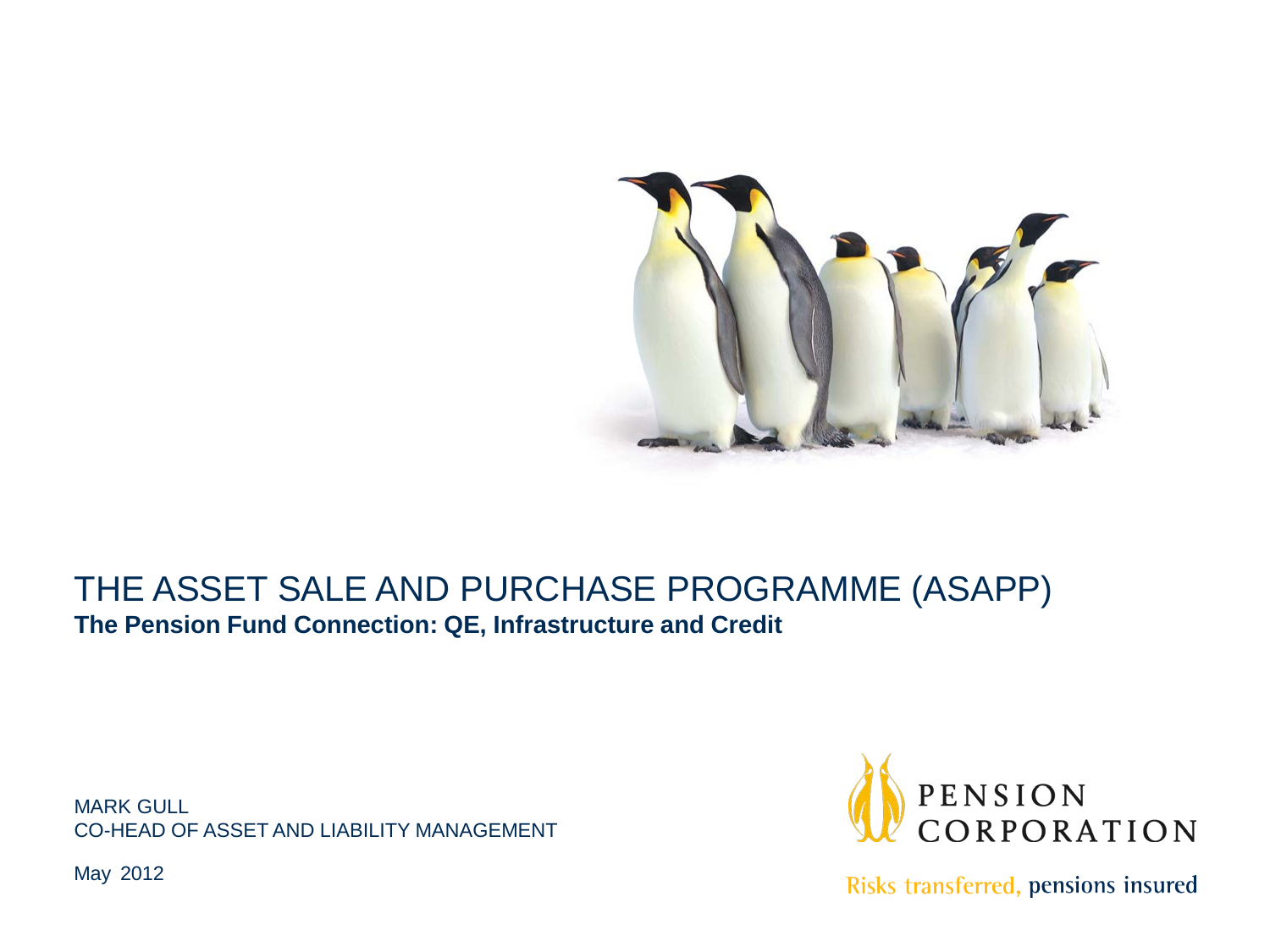

■ A £50 billion Asset Sale and Purchase Programme (ASAPP), in place of another £50 billion round of old QE buying Gilts, would:

- ‣ Lower defined benefit pension fund deficits by more than £40 billion on a structural basis, easing the burden on sponsors, against raising them by £40 billion
- ‣ Avoid Financial Repression as real yields would not be pushed even more negative
- ‣ Develop infrastructure as an asset class for pension funds, a core aim of the Government
- ‣ Help banks repair their balance sheets, a requirement under BASEL III
- ‣ Encourage banks to start lending again, increasing the amount of credit available to businesses
- Through ASAPP, £50 billion of infrastructure, Housing Association and PFI loans held by UK banks would be sold by them at par and then purchased by pension funds at the real, lower market value

2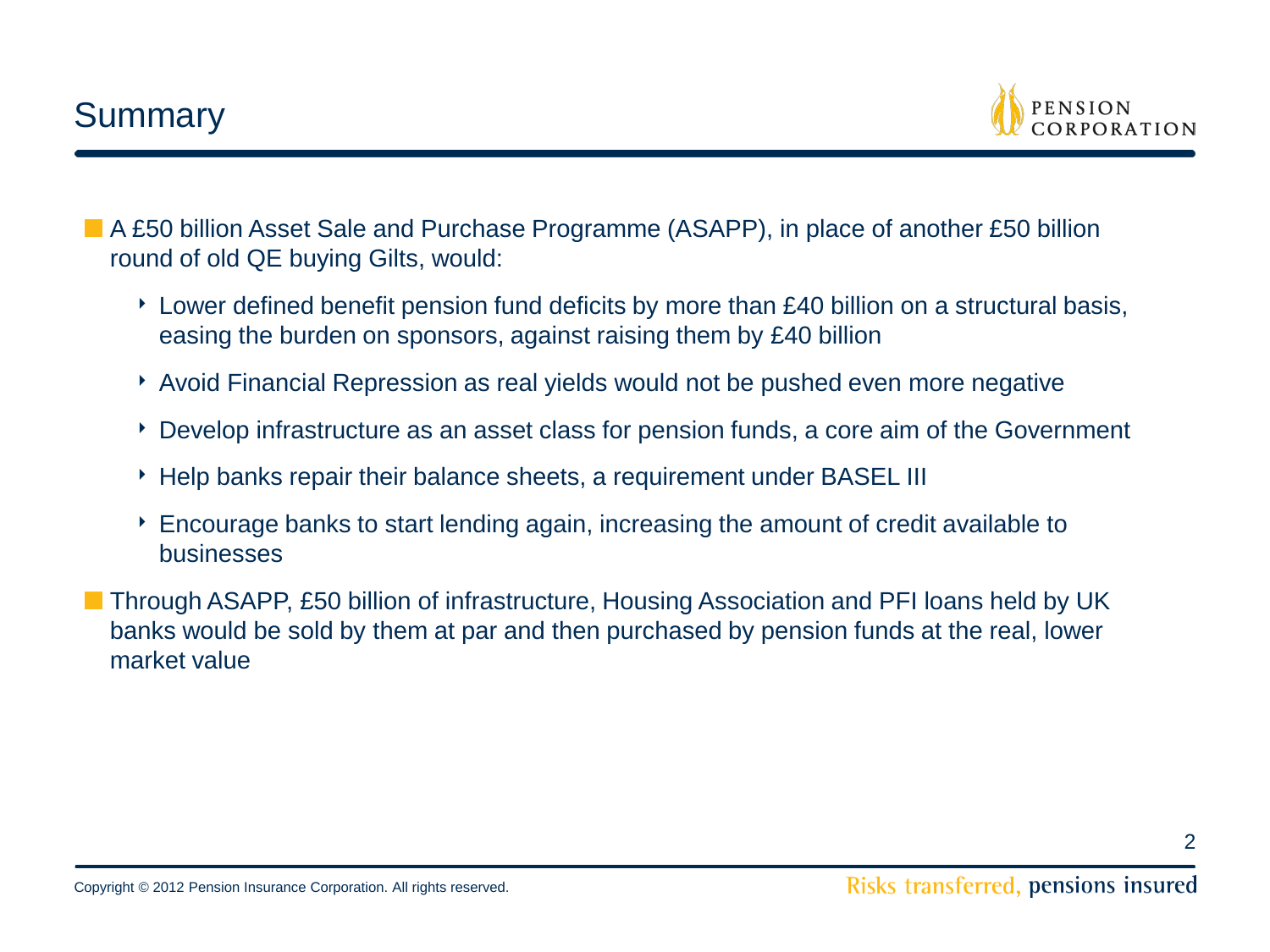

- As the UK economy weakens, more stimulus is being debated
- QE in its current form has run its course, with Gilt yields at extraordinarily low levels
- QE is now detrimental to defined benefit pension funds and their sponsors reducing investment in the economy
- The debate is moving on to credit easing, to address the stressed part of the economy the banking system
- This note discusses how an ASAPP could be done, connecting pension funds, infrastructure and credit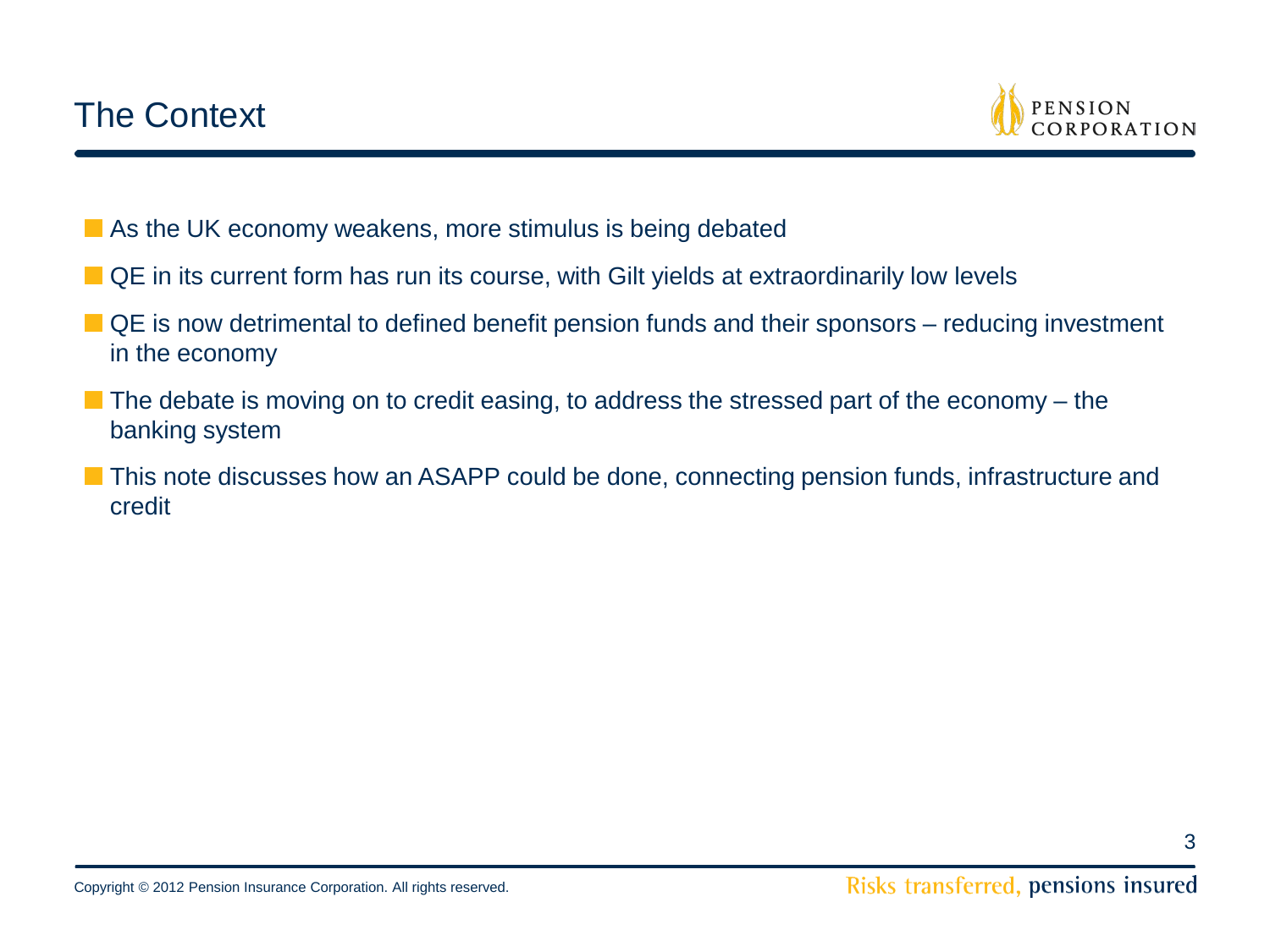

**■** Pension schemes have about:

- $\cdot$  £1.4 trillion of liabilities with a duration of 20 years<sup>1</sup>
- $\cdot$  £1 trillion of assets with 50% in bonds<sup>2</sup> (£500 billion) with a duration of about 15 years<sup>3</sup>
- So for a 1 basis point fall in Gilt yields there is a c.£2 billion increase in deficits:
	- ‣ Defined Benefits ("DB") liabilities rise4 by £2.8 billion:
		- $\rightarrow$  Size (£1.4 trillion) x duration (20yrs) x yield change (1bp) x = £2.8 billion
	- ‣ The value of DB bond assets rise by £0.8 billion:
		- $\rightarrow$  Size (£500 billion) x duration (15yrs) x yield change (1bp) x = £0.8 billion

Therefore, every 1 basis point yield drop increases DB deficits by about £2 billion (assuming no other asset price moves)

- 1) Source, PPF Purple Book 2011, adjusted for current market conditions
- 2) Source, PPF Purple Book 2011, adjusted for current market conditions
- 3) Durations differ because the first is the duration of pension fund liabilities, the second the duration of the Gilts held by pension funds
- 4) The price of Gilts moves inversely to its yield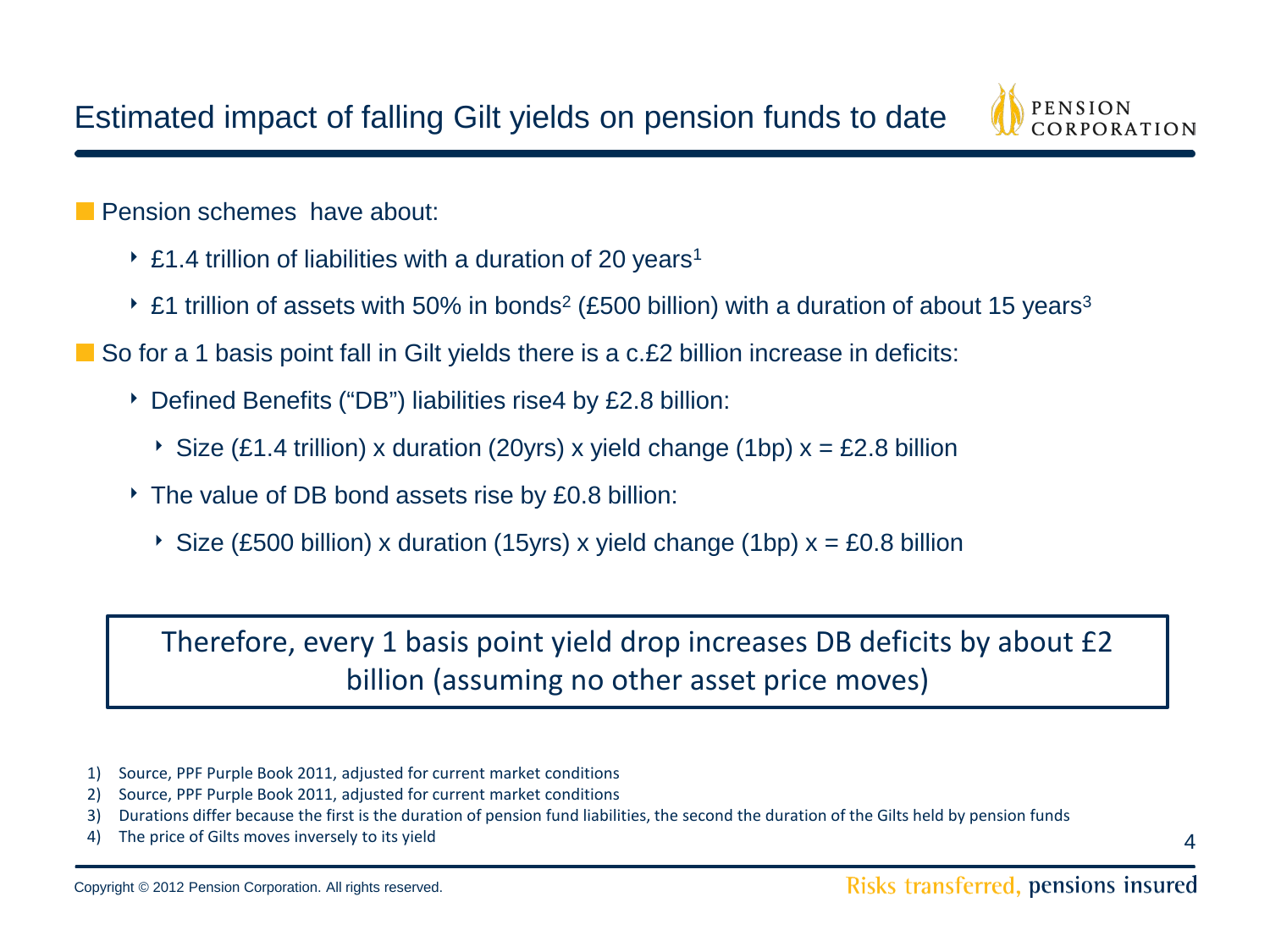# 15 year UK Gilt yields since 2009



■ Long dated Gilts are already stretched by the quantity of demand from pension funds and recent "safe haven" buying



■ If another £50 billion is spent buying Gilts, assuming the same effects as the BoE analysis on bonds markets of QE1, pension fund deficits would rise £40 billion (ignoring any equity effects)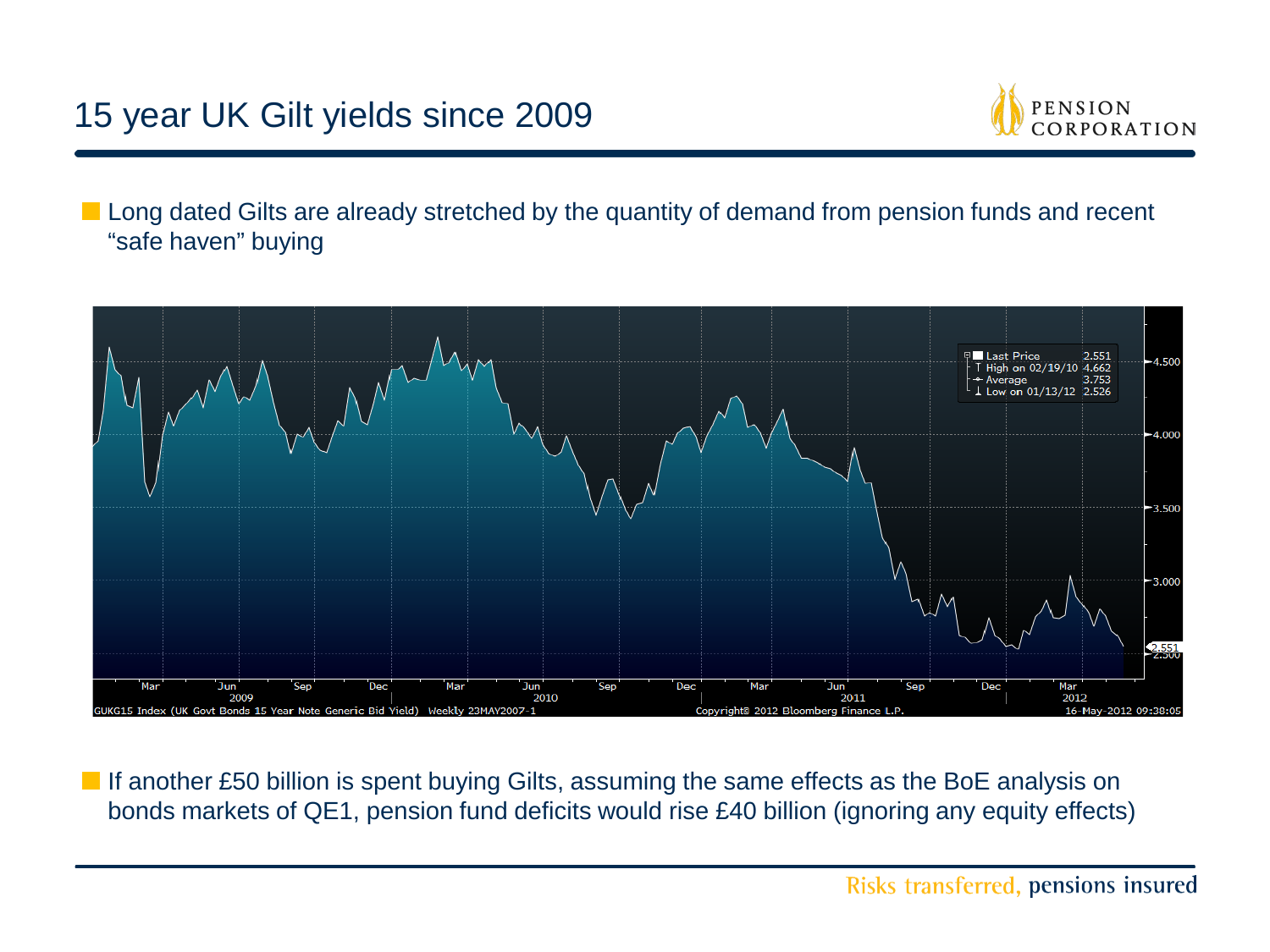

- Do not buy any more Gilts this just increases deficits
	- ‣ Pension funds have not fully hedged their liabilities so deficits would rise further with falling Gilt yields
- PIC estimates that up to £100 billion will move from corporate sponsors to plug their pension deficits over the next three years, diverting money away from vital investment \*
- Long dated Gilts are already stretched by the quantity of demand from pension funds, and recent "safe haven" buying and this has been exacerbated by QE buying more Gilts and driving down yields further
- Instead, address the stressed area of economy the financial system:
	- ‣ Buy long dated stressed and orphan assets (e.g. infrastructure) off banks' balance sheets
	- ‣ This allows banks to be more certain of the value of their assets, making it easier to lend
	- ‣ Sell those assets to Pension funds which need long-dated, stable bond–like cash flows
- Future QE needs to actually "Ease Credit"

<sup>\*</sup> See Pension Corporation press release : Pension fund trustees to receive up to £100 billion in deficit payments from sponsors, 15 May 2012, at www.pensioncorporation.com/news-media/press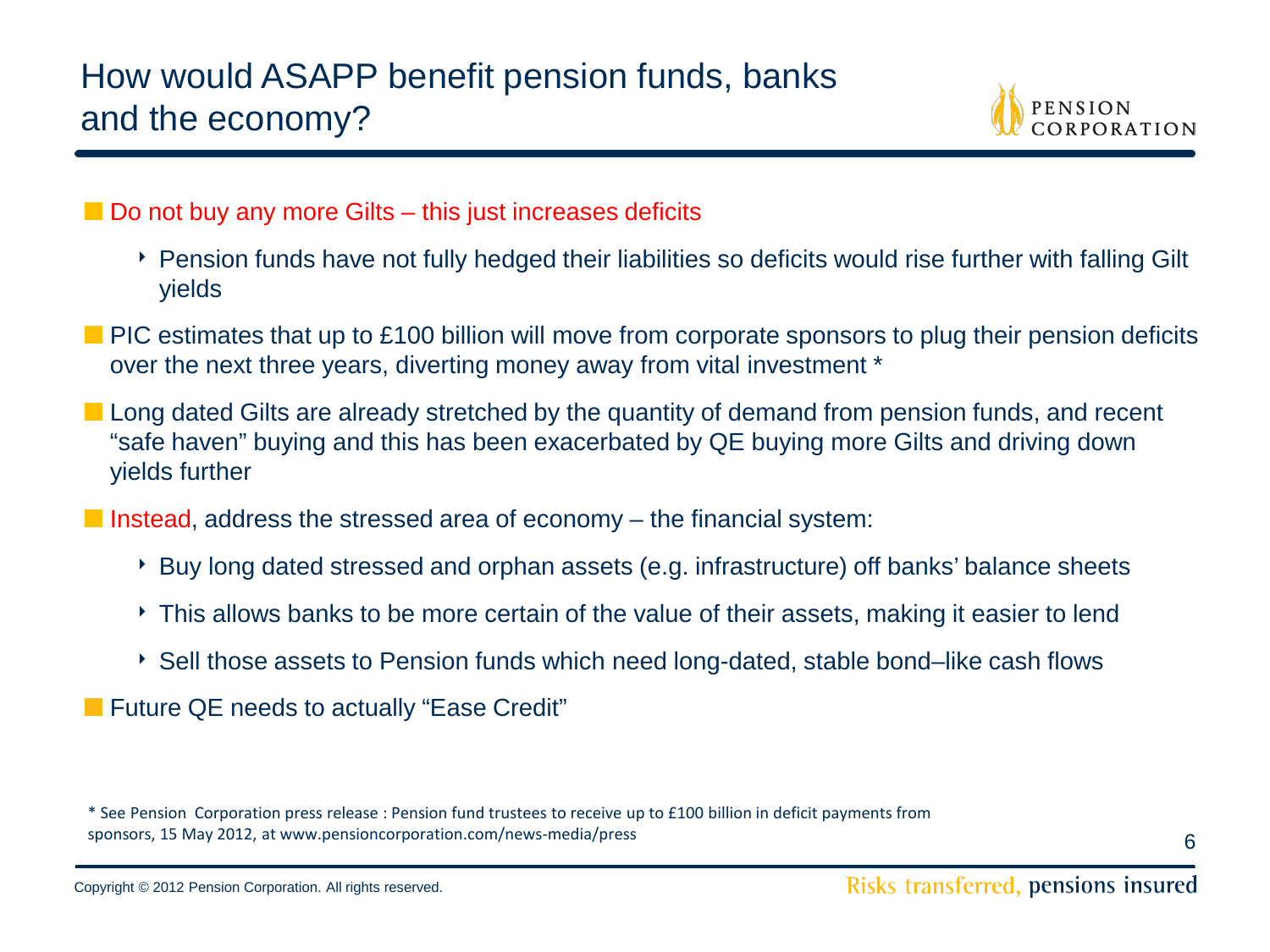# Credit Easing has help the US economy to recover



- Not only has the US run its own QE programme, it has also recognised that the banks are at the heart of a healthy economy
- Policy there has, in addition to QE buying government bonds, also focussed on removing overpriced assets from the system and helping banks to lend again
- The US TARP (Troubled Asset Relief Programme) authorised \$700billion to be spent cleaning up the banks
- A distinction has been made between bashing the bankers and bashing the banks, which is counterproductive – one of the reasons US GDP has recovered more quickly than UK GDP

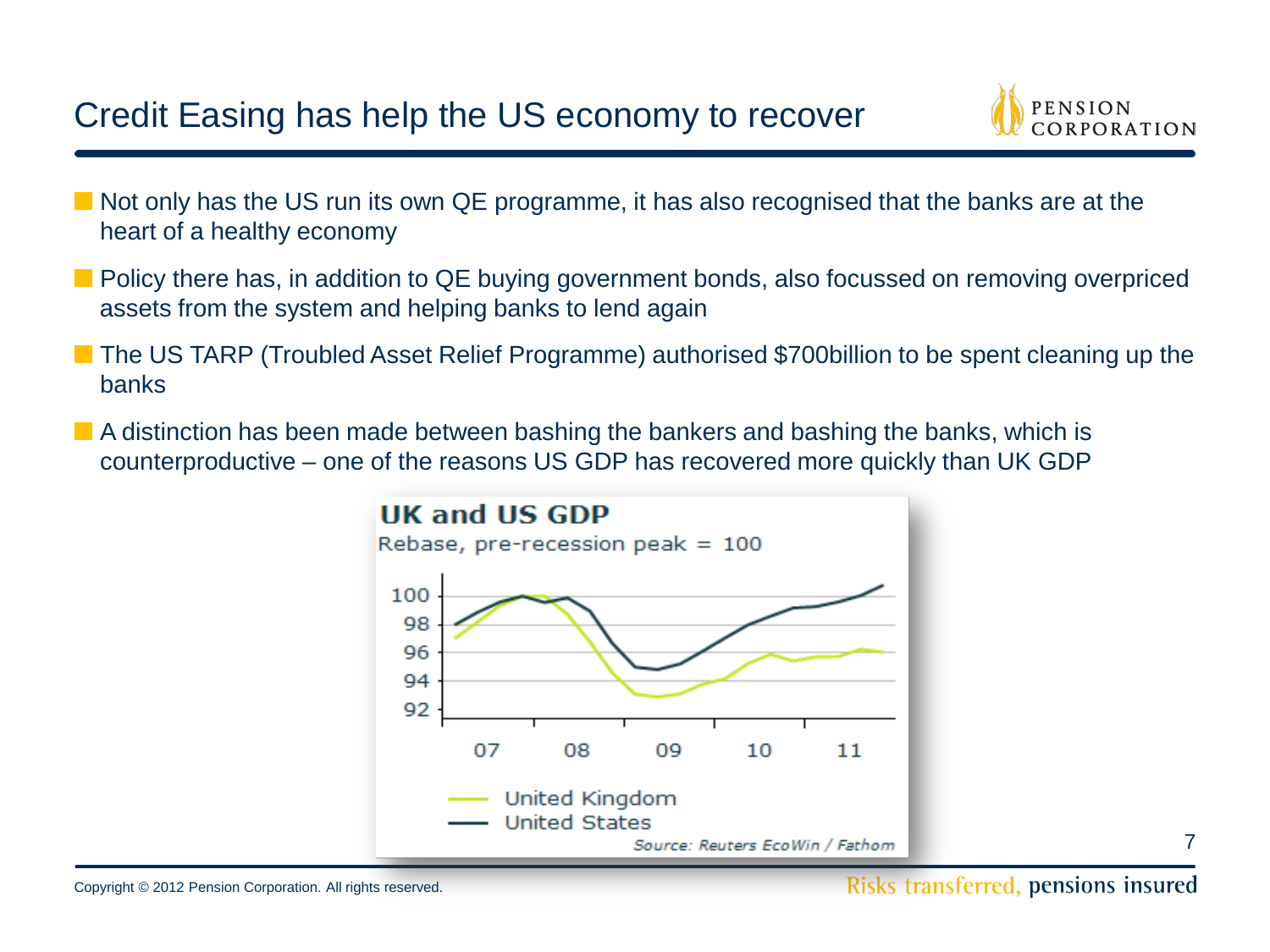## But UK Banks are not yet lending



Chart A Lending to UK businesses(a)



- (a) Lending by UK monetary financial institutions to PNFCs. Rate of growth in the stock of lending. Seasonally adjusted.
- (b) Data cover lending (loans) in both sterling and foreign currency, excluding the effects of securitisations and loan transfers, expressed in sterling terms. For more details see Table 1.
- (c) M4 lending to PNFCs excluding the effects of securitisations and loan transfers. Data cover sterling lending (loans and securities) only. For more details see Table 1. Growth rates prior to September 1998 are provided on a quarterly frequency and monthly thereafter.

#### Chart B Lending to small and medium-sized enterprises<sup>(a)</sup>



Sources: Bank of England, BBA, BIS and Bank calculations.

- (a) Rate of growth in the stock of lending. Non seasonally adjusted. Growth rates prior to September 2009 are presented on a quarterly frequency and monthly thereafter.
- (b) For more details see footnote (b) to Chart A.
- (c) Source: monthly BIS survey and Bank calculations. Lending by four UK lenders to enterprises with annual bank account debit turnover less than £25 million. Data cover lending in both sterling and foreign currency, expressed in sterling terms.
- (d) Source: BBA. Lending by seven UK lenders to commercial businesses with an annual bank account debit turnover of up to £1 million. Sterling only. This survey terminated at June 2011. Available at www.bba.org.uk/statistics/small-business.

*Charts from the Bank of England's "Trends in Lending" report, April 2012, P.7*

### ■ Banks need to delever and sell down existing loans before they can increase their lending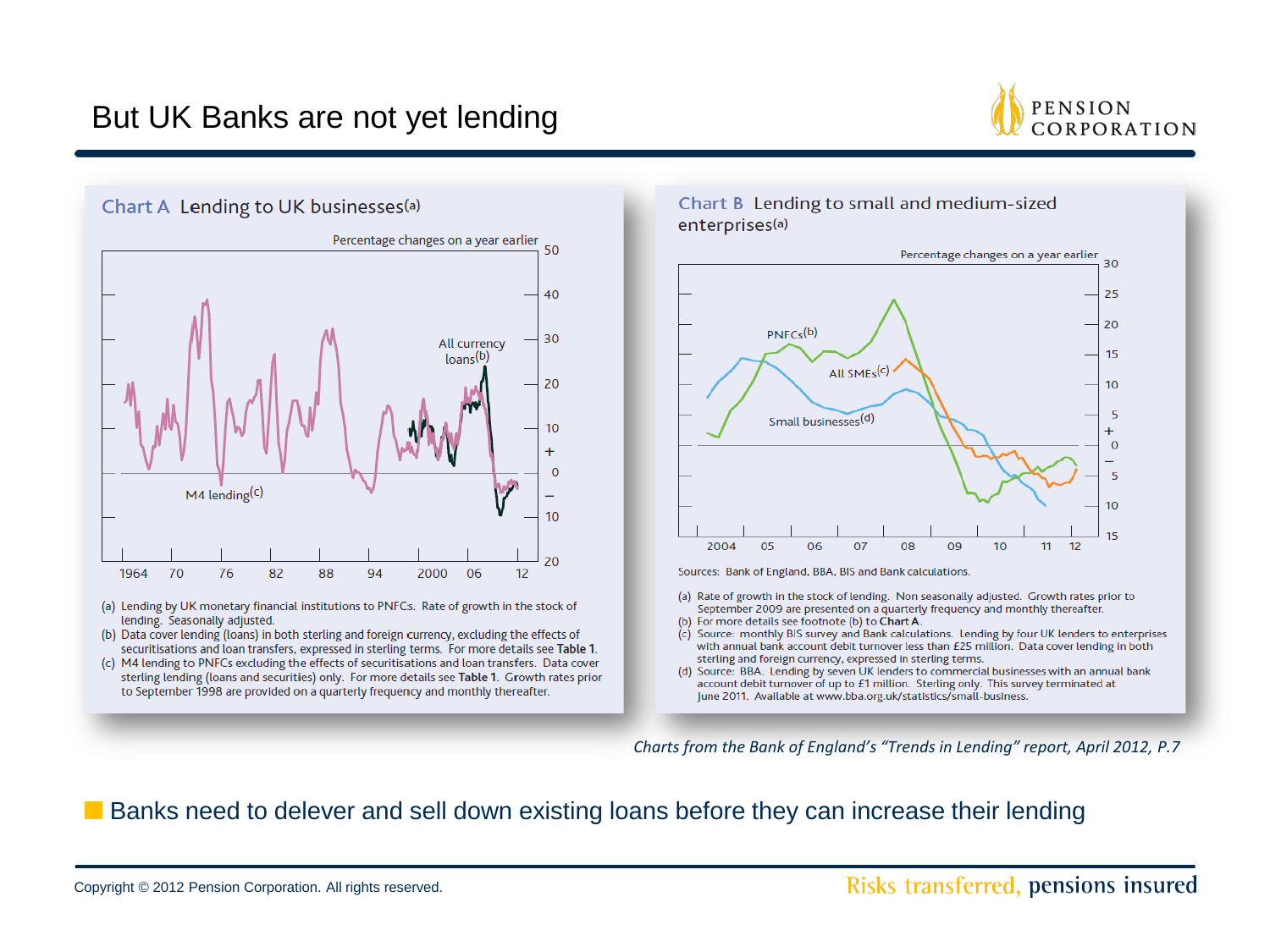

- These loans were issued at par; a typical loan has a yield of Libor +50, duration of 8 years
- The market now demands a yield of Libor +300
- Market value is now 80% of what it was at purchase
	- Price move is duration x yield shift or  $8 \times (50-300) = -20$
- Banks do not value these loans at market value but at par, therefore, a sale to the market would cause a loss of 20% immediately and cause a hit to bank capital
	- ‣ Not career enhancing
- However, banks cannot now fund these loans at levels near the coupon (50 basis points), so they will run negative carry on them and spread the loss over time
- This is inhibiting banks' ability to lend because they have a long-term capital drain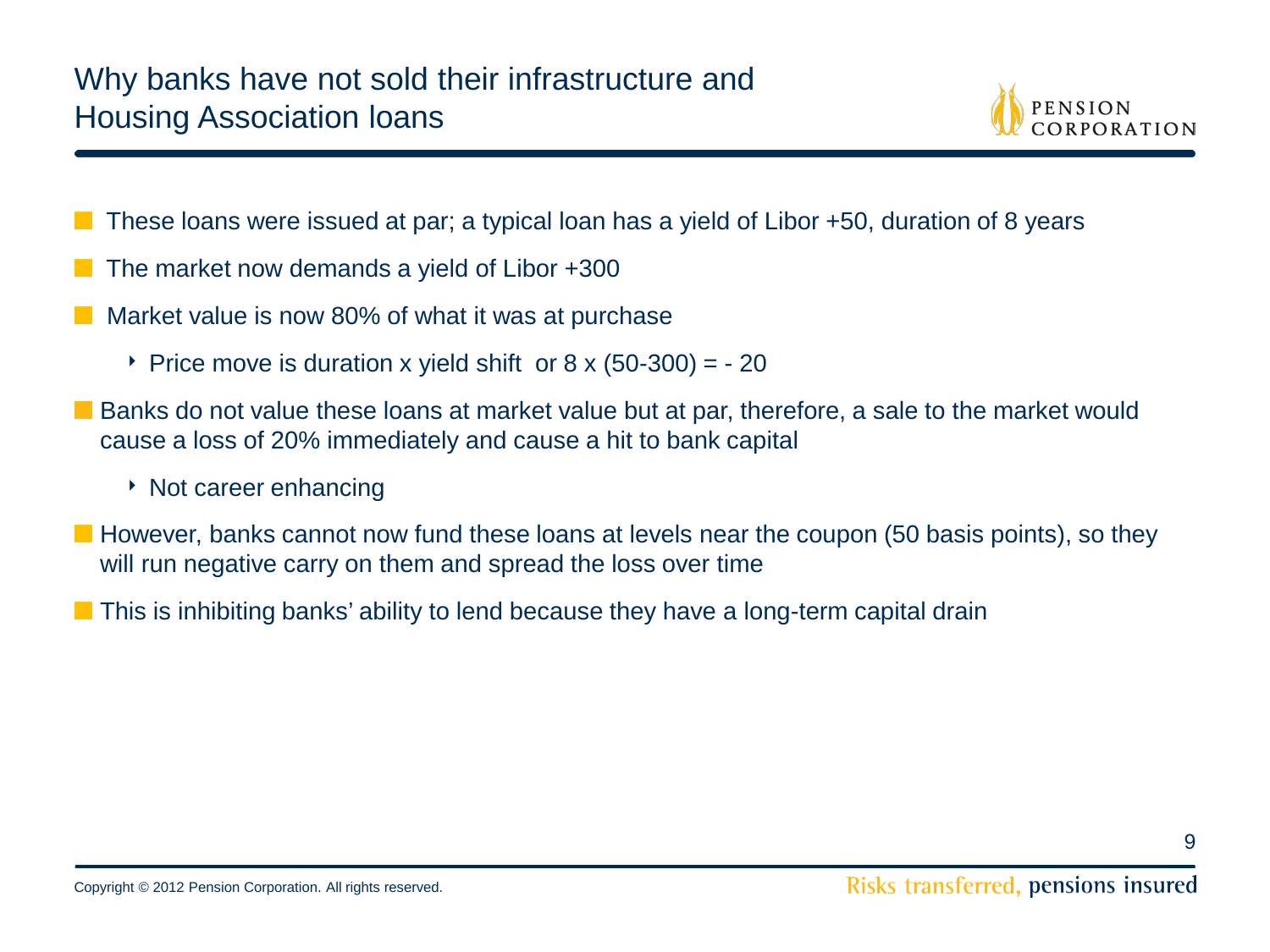

- Under ASAPP loans should be purchased from bank balance sheets at par and then sold to pension funds at market value
- Pension funds need these long-dated bond-like assets with a positive real yield to match liabilities, close deficits and provide a measure of inflation protection
- Banks hold around £45 billion of Private Finance Initiative<sup>\*</sup> (PFI) debt (Infrastructure) and £56 billion of Housing Association<sup>^</sup> loans and other long dated loans
- The market yield of these assets is now around Libor +300 this is a current rate of return of approximately 6% pa Vs current Gilt yields of about 3% pa
- These are mature projects with no construction risk
- This would kick-start pension funds' investment into infrastructure
	- ‣ Pension funds have not been able to get hold of this paper as it is trapped at the banks

<sup>\*</sup>source National Audit Office ^ source Tenant Services Authority, September 2011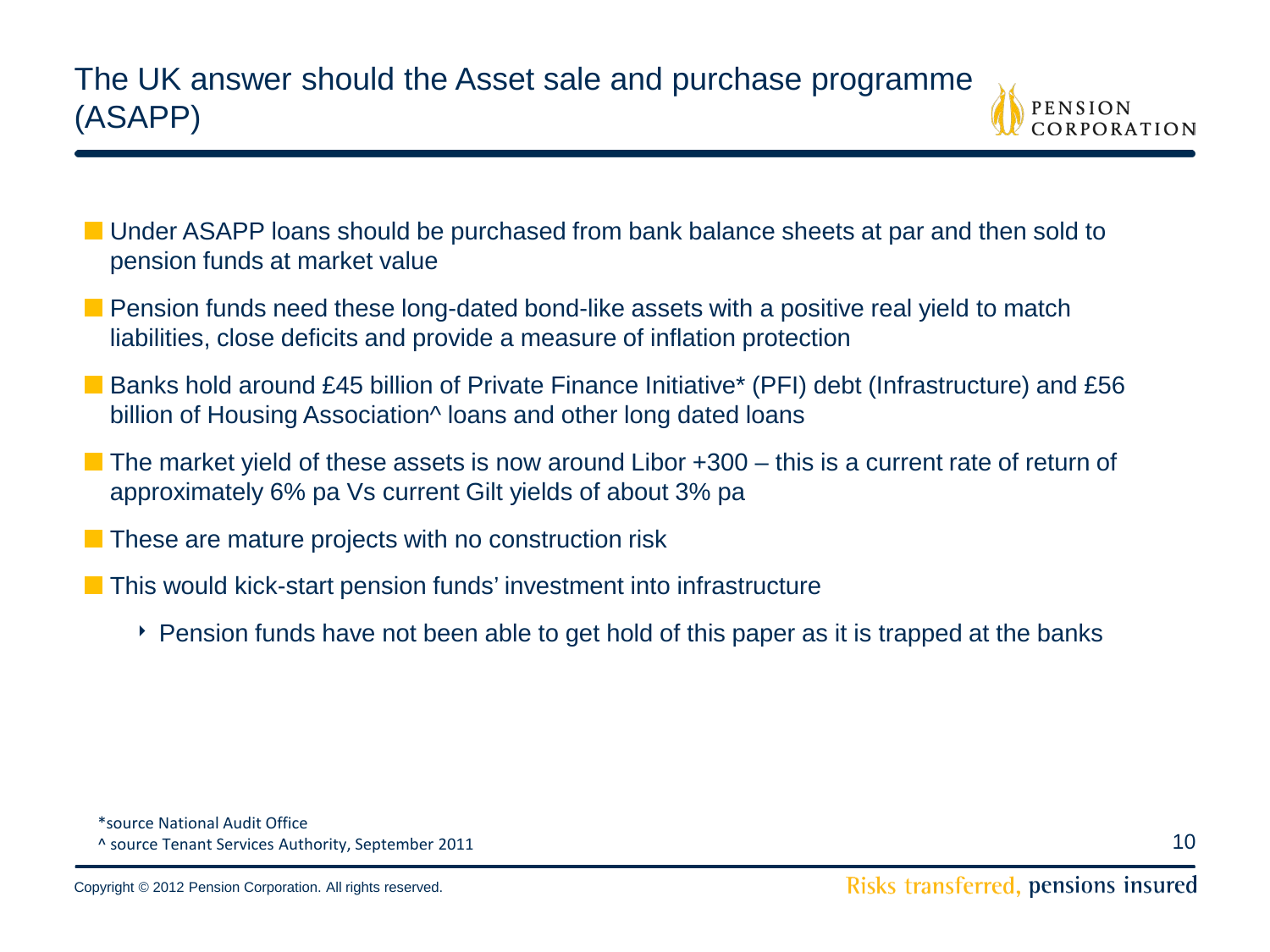

■ If pension funds move 5% of their assets out of Gilts and into infrastructure and Housing Association loans:

- Selling 5% x £1 trillion = £50 billion of Gilts, which would push yields up by 20bp<sup>1</sup>
	- ▶ £1.4 trillion<sup>2</sup> X 20 year duration X (20bp) = £56 billion reduction in liabilities
	- £1 trillion<sup>3</sup> X 50% x 15 year duration<sup>4</sup> X (20 bp) = £15 billion fall in the value of Gilts<sup>5</sup>
- ‣ Net reduction of over £40 billion of DB pension fund liabilities
- **Pension funds would also benefit from having a higher yield on their assets as they had sold Gilts to** buy higher yielding assets

- 1) Assuming the same effects as the BoE analysis on QE1
- 2) Source, PPF Purple Book 2011, adjusted for current market conditions
- 3) Source, PPF Purple Book 2011, adjusted for current market conditions
- 4) Durations differ because the first is the duration of pension fund liabilities, the second the duration of the Gilts held by pension funds
- 5) The price of Gilts moves inversely to its yield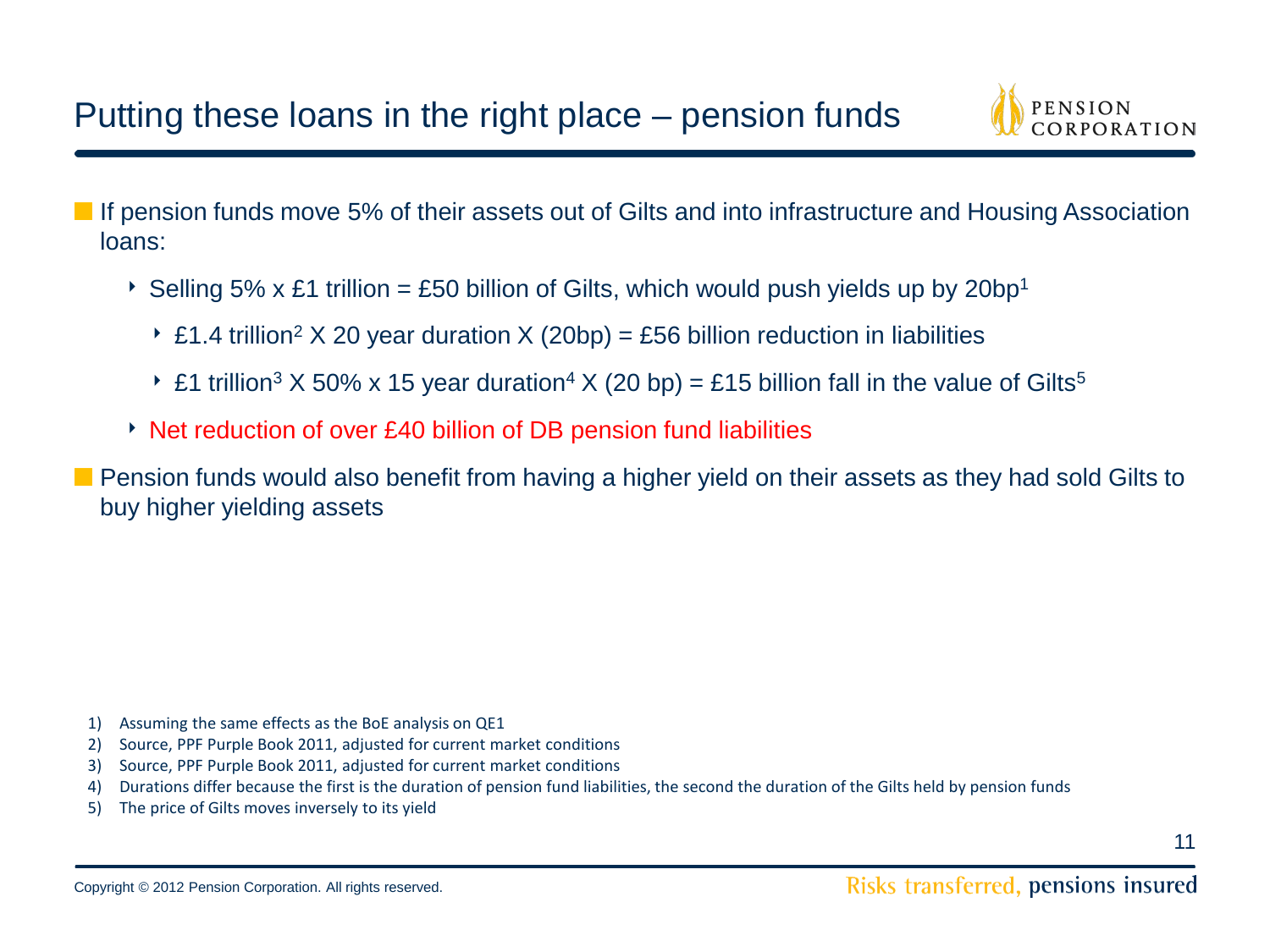

■ QE3 done as ASAPP would cause a 20% loss

- ‣ buying loans at 100% selling them at 80% will lose money up front
- QE3 done by buying Gilts would cause a 30% loss
	- ‣ Gilt yields are about 2% now and the market's duration is about 10 years
	- ‣ Gilts will only be sold back when the market normalises, at c.5% yields, so losses would be  $10 \times 3\% = 30\%$

## **■** Other challenges

- ‣ If you run a TARP style plan, it might be seen as a form of bank subsidy which is where the debate is moving, there are generic issues such as:
	- The Government could make ASAPP conditional on a commensurate rise in credit lending and / or infrastructure investment by the banks, or make the banks pay in some form
	- Focussing of ASAPP and compliance with European banking law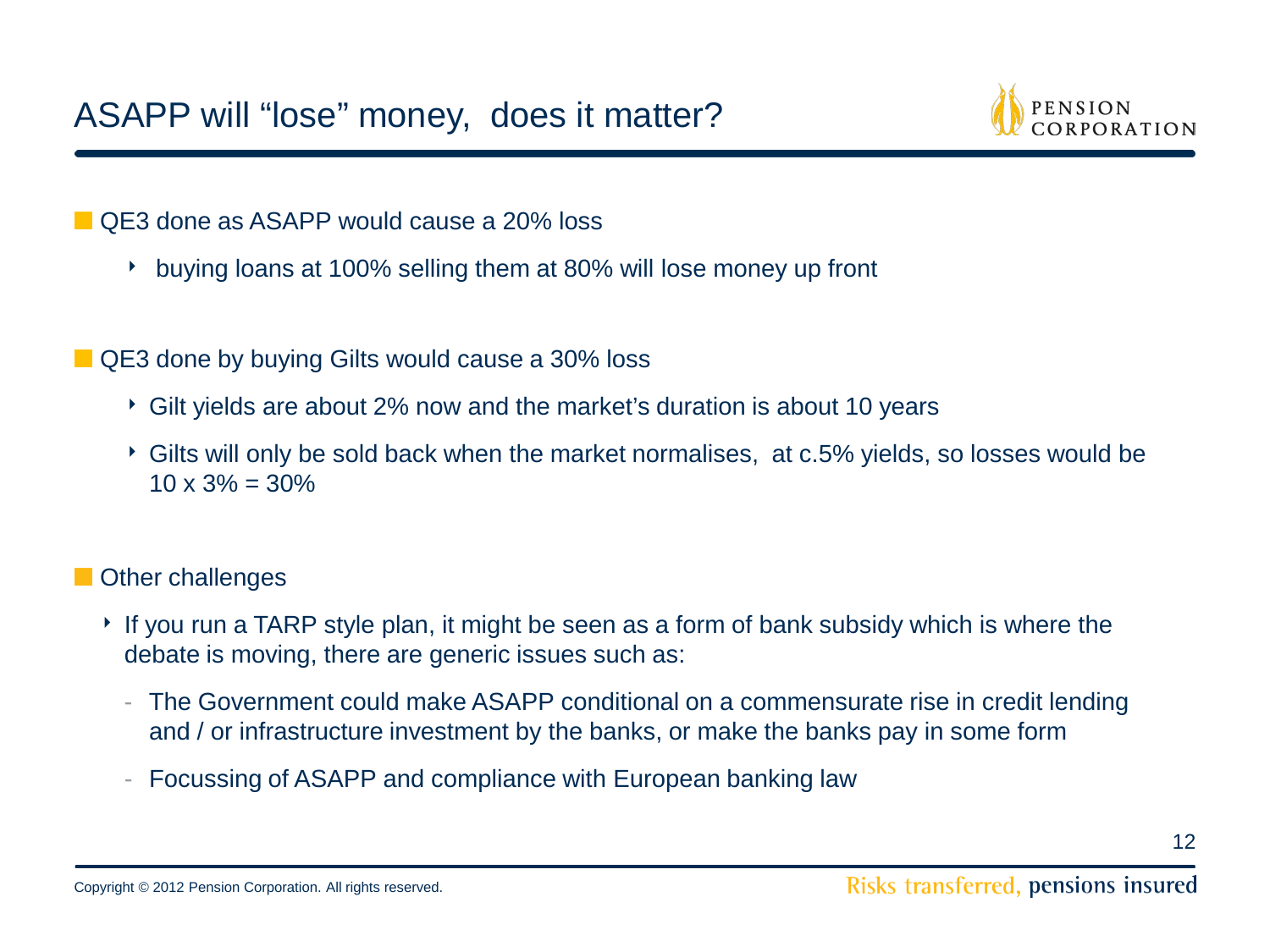# Comparison of ASAPP Vs a new round of QE1



|                                                     | 'Old QE'<br><b>Buying Gilts</b>               | <b>ASAPP: Buying bank loans</b>                                             |
|-----------------------------------------------------|-----------------------------------------------|-----------------------------------------------------------------------------|
| <b>Gilt yields</b>                                  | Pushed even lower                             | Gilt yields expected to rise                                                |
| <b>Pension fund deficits</b><br>(ignoring equities) | Up due to lower Gilt yields                   | Deficits down by £40bn                                                      |
| Infrastructure investment                           | No impact                                     | Kick starts opportunity for<br>pension funds                                |
| Growth in economy                                   | Investment down as<br>companies plug deficits | Banks freer to lend, less<br>money demanded from<br>companies               |
| <b>Financial Repression</b>                         | <b>Yes</b>                                    | Virtuous circle: economic<br>growth benefits savers and<br><b>borrowers</b> |
| "Financial loss" <sup>2</sup>                       | 30%                                           | 20%                                                                         |

1) Assumes £50 bn of Gilts would be bought under a new round of old QE versus £50bn of infrastructure loans bought by pension funds and other investors under ASAPP (£35bn / £15bn split)

2) Under old QE the assumption is that Gilts will only be sold back when the market normalises, at c.5% Gilt yields, so losses will be 10 x 3% = 30%, which at current volumes is more than £100 billion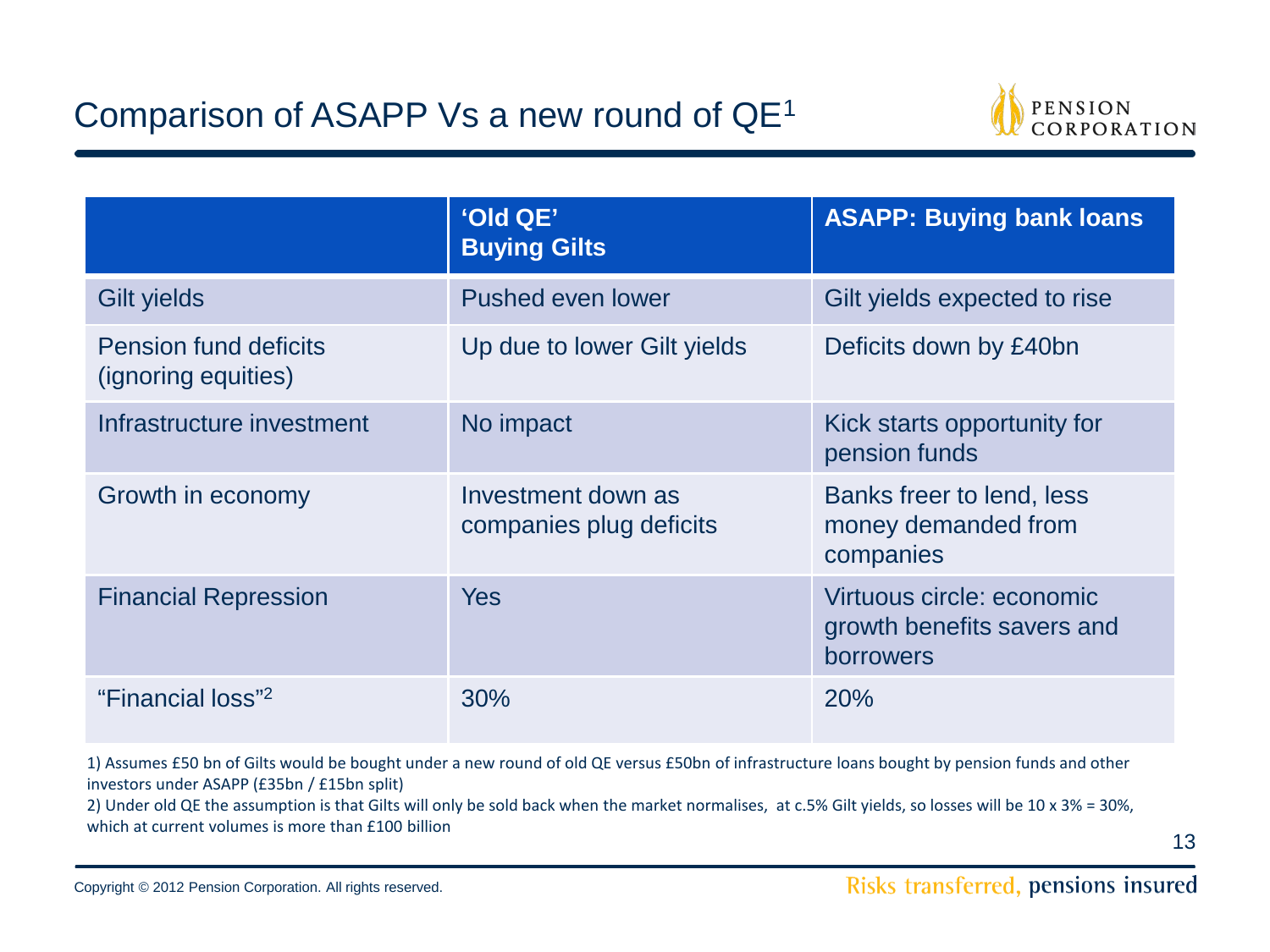

- QE, as done before, would push pension deficits up without any clear benefit as Gilt yields are so low
- QE as ASAPP could:
	- 1. Help reduce pension fund deficits
	- 2. Kick start investment into infrastructure assets
	- 3. Improve bank capital positions to encourage lending in the economy
	- 4. Lose less money that QE
	- 5. Avoid the charge of more Financial Repression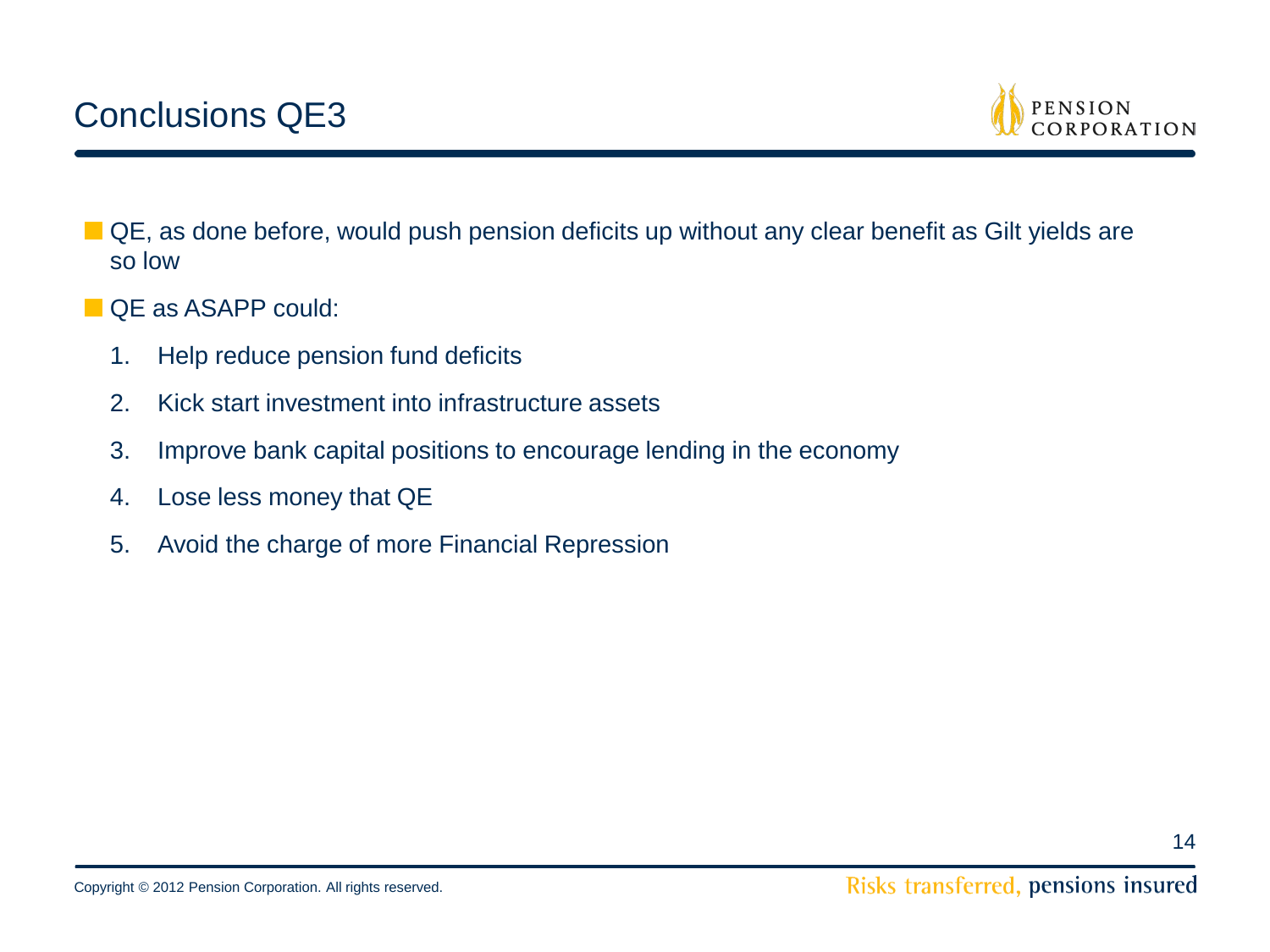# **Contact**





#### **Mark Gull Co-Head of Asset and Liability Management**

Mark Gull is Co-Head of Asset and Liability Management at Pension Corporation. Mark has over 20 years experience in bond markets and has managed a wide range of bond funds both for pension funds and retail clients. Prior to joining Pension Corporation Mark spent eight years at Morley and seven years at Gartmore, where he was Head of Credit, responsible for developing Gartmore's credit process for funds investing in Sterling corporate bonds and high yield. Mark previously worked in corporate bond sales and corporate finance at BZW. He has an MBA from Cranfield School of Management. Mark is co-optee on the NAPF Investment Council.

### **Media enquiries:**

**Jeremy Apfel** Head of External Communications Pension Corporation Telephone: +44 (0)20 7105 2140 Email: [apfel@pensioncorporation.com](mailto:apfel@pensioncorporation.com)

[www.pensioncorporation.com](http://www.pensioncorporation.com)

This publication has been prepared for general guidance on matters of interest only, and does not constitute professional advice. You should not act upon the information contained in this publication without obtaining specific professional advice. No representation or warranty (express or implied) is given as to the accuracy or completeness of the information contained in this publication, and, to the extent permitted by law, Pension Corporation, its members, employees and agents do not accept or assume any liability, responsibility or duty of care for any consequences of you or anyone else acting, or refraining to act, in reliance on the information contained in this publication or for any decision based on it.

'Pension Corporation' refers to the Pension Corporation LLP, Pension Insurance Corporation Limited and their affiliated entities.